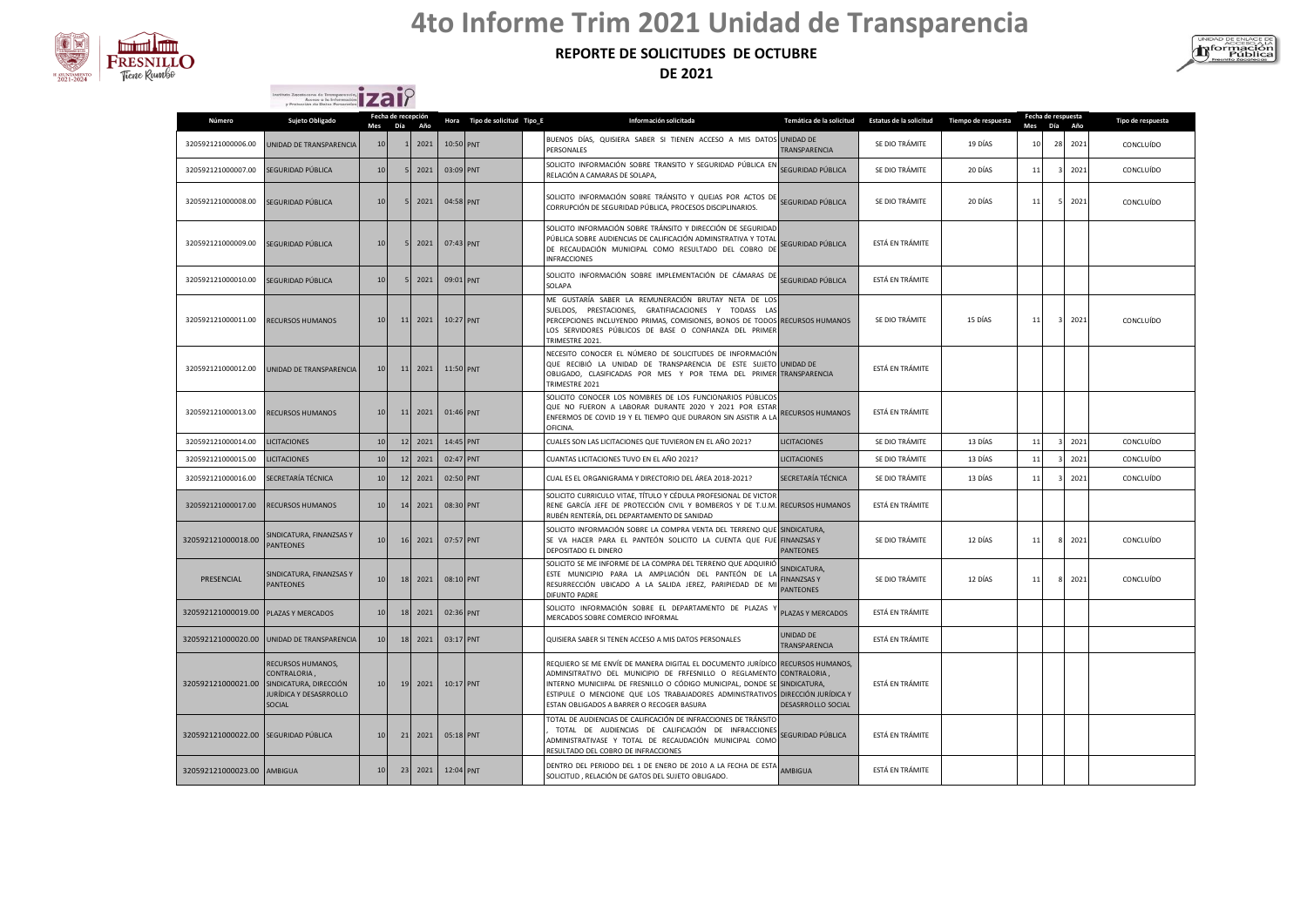#### **REPORTE DE SOLICITUDES DE OCTUBRE**



**DE 2021**

| 320592121000024.00 CONTRALORIA      |                                            | 10 | 25 | 2021    | 11:21 PNT |  | RESOLUCIONES SANCIONADORAS QUE HAYA EMITIDO<br>E<br>AYUNTAMIENTO EN CONTRA DE SERVIDORES PÚBLICOS MUNICIPALES CONTRALORIA<br>DE ENERIO DE 2020 A JULIO DE 2021                                                 |                     | SE DIO TRÁMITE | 5 DÍAS | 10 | 29 | 2021 | CONCLUÍDO |
|-------------------------------------|--------------------------------------------|----|----|---------|-----------|--|----------------------------------------------------------------------------------------------------------------------------------------------------------------------------------------------------------------|---------------------|----------------|--------|----|----|------|-----------|
| 320592121000025.00 OBRAS PÚBLICAS   |                                            | 10 |    | 25 2021 | 11:35 PNT |  | <b>ACTAS DE LAS SESIONES ORDINARIAS DEL COMITÉ MUNICIPAL DE OBRAS</b><br>ACTAS DE LAS SESIONES ORDINARIAS DEL COMITÉ MUNICIPAL DE OBRAS PÚBLICAS<br>PÚBLICAS DE NOVIEMBRE DE 2018 A JULIO DE 2021              |                     | SE DIO TRÁMITE | 5 DÍAS | 10 | 29 | 2021 | CONCLUÍDO |
| 320592121000026.00 RECURSOS HUMANOS |                                            | 10 |    | 25 2021 | 11:39 PNT |  | LISTA DE BASIFICACIOANES DE TRABAJADORES DE PRESIDENCIA<br>MUNICIPAL REALIZADAS DE 2019 A LA FECHA DE LA PRESENTE RECURSOS HUMANOS<br>SOLICITUD                                                                |                     | SE DIO TRÁMITE | 5 DÍAS | 10 | 29 | 2021 | CONCLUÍDO |
| 320592121000027.00 CONTRALORIA      |                                            | 10 |    | 25 2021 | 11:35 PNT |  | INFORMES TRIMESTRALES QUE RINDIÓ LA CONTRALORÍA MUNICIPAL AL<br>AYUNTAMIENTO DE CONFORMIDAD CON EL ARTÍCULO 1058 FRACCIÓN CONTRALORIA<br>XX DE LA LEY ORGÁNICA DEL MUNICIPIO                                   |                     | SE DIO TRÁMITE | 5 DÍAS | 10 | 29 | 2021 | CONCLUÍDO |
|                                     | 320592121000028.00 UNIDAD DE TRANSPARENCIA | 10 | 29 | 2021    | 10:44 PNT |  | BUENOS DÍAS, QUISIERA SABER SI TIENEN ACCESO A MIS DATOS UNIDAD DE<br>PERSONALES                                                                                                                               | TRANSPARENCIA       | SE DIO TRÁMITE | 5 DÍAS | 10 | 29 | 2021 | CONCLUÍDO |
| 320592121000029.00 IMPROCEDENTE     |                                            | 10 | 29 | 2021    | 01:20 PNT |  | SE SOLICITA LA BASE DE DATOS O REPORTES MENSUALES DE LAS<br>INCIDENCIAS QUE HAYA RECIVBIDO Y/O ATENDIDO LA AGENCIA DE<br>SEGURIDAD DESDE EL PORIMER DÍA DEL MES DE ENERO DEL AÑO 2020<br><b>HASTA LA FECHA</b> | <b>IMPROCEDENTE</b> | SE DIO TRÁMITE | 5 DÍAS | 11 |    | 2021 | CONCLUÍDO |
|                                     |                                            |    |    |         |           |  |                                                                                                                                                                                                                |                     |                |        |    |    |      |           |
|                                     |                                            |    |    |         |           |  |                                                                                                                                                                                                                |                     |                |        |    |    |      |           |
|                                     |                                            |    |    |         |           |  |                                                                                                                                                                                                                |                     |                |        |    |    |      |           |
|                                     |                                            |    |    |         |           |  |                                                                                                                                                                                                                |                     |                |        |    |    |      |           |
|                                     |                                            |    |    |         |           |  |                                                                                                                                                                                                                |                     |                |        |    |    |      |           |
|                                     |                                            |    |    |         |           |  |                                                                                                                                                                                                                |                     |                |        |    |    |      |           |
|                                     |                                            |    |    |         |           |  |                                                                                                                                                                                                                |                     |                |        |    |    |      |           |
|                                     |                                            |    |    |         |           |  |                                                                                                                                                                                                                |                     |                |        |    |    |      |           |
|                                     |                                            |    |    |         |           |  |                                                                                                                                                                                                                |                     |                |        |    |    |      |           |
|                                     |                                            |    |    |         |           |  |                                                                                                                                                                                                                |                     |                |        |    |    |      |           |
|                                     |                                            |    |    |         |           |  |                                                                                                                                                                                                                |                     |                |        |    |    |      |           |
|                                     |                                            |    |    |         |           |  |                                                                                                                                                                                                                |                     |                |        |    |    |      |           |
|                                     |                                            |    |    |         |           |  |                                                                                                                                                                                                                |                     |                |        |    |    |      |           |
|                                     |                                            |    |    |         |           |  |                                                                                                                                                                                                                |                     |                |        |    |    |      |           |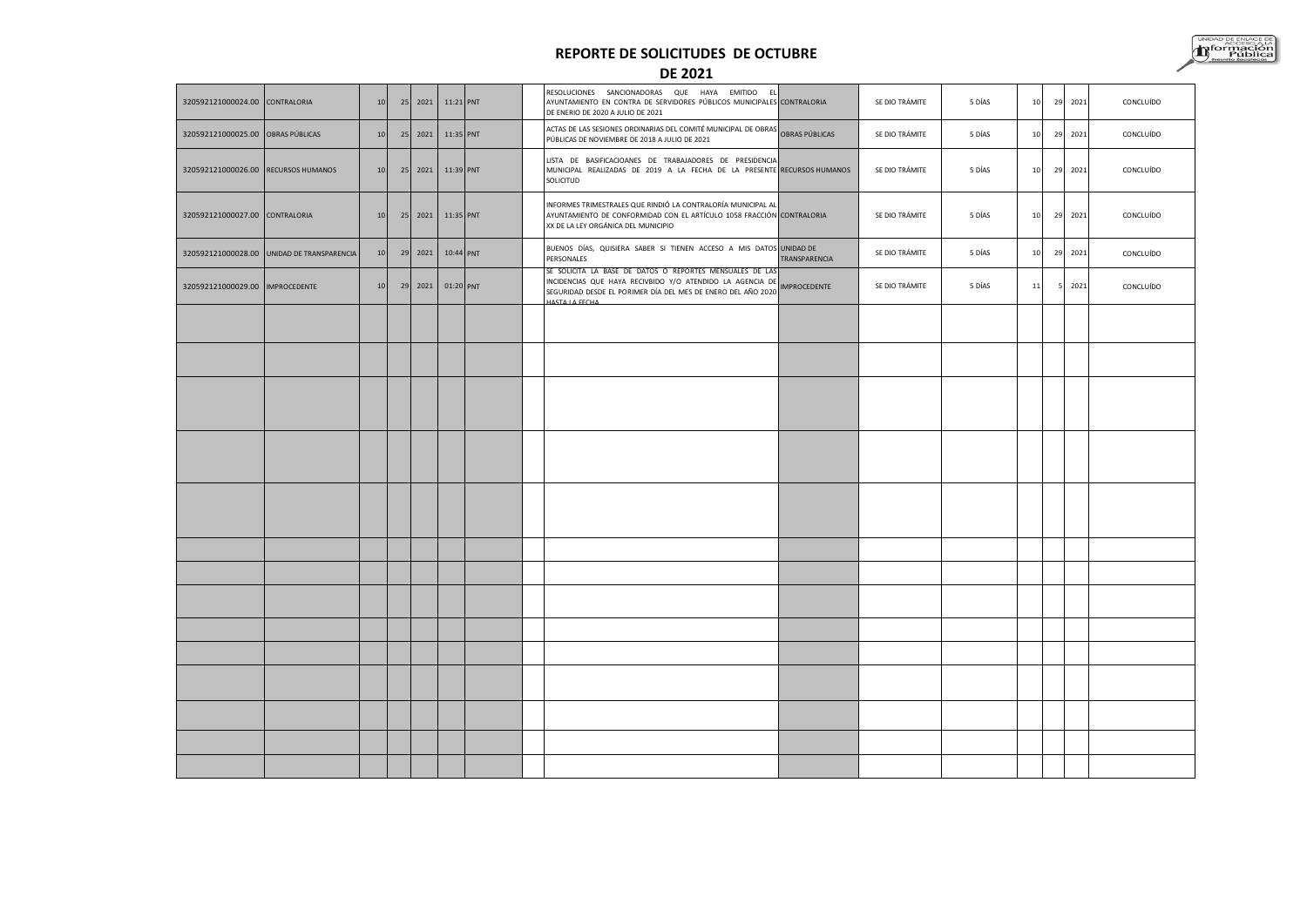#### **DE 2021**

 $i$ 

| Número                               | Sujeto Obligado                                          |        | Fecha de recepción |      |           | Hora Tipo de solicitud | Tipo_E | Información solicitada                                                                                                                                                                                                                                                                        | Temática de la solicitud                              | Estatus de la solicitud | Tiempo de respuesta |     | Fecha de respuesta |      | Tipo de respuesta |
|--------------------------------------|----------------------------------------------------------|--------|--------------------|------|-----------|------------------------|--------|-----------------------------------------------------------------------------------------------------------------------------------------------------------------------------------------------------------------------------------------------------------------------------------------------|-------------------------------------------------------|-------------------------|---------------------|-----|--------------------|------|-------------------|
|                                      |                                                          | Mes    | Día                | Año  |           |                        |        |                                                                                                                                                                                                                                                                                               |                                                       |                         |                     | Mes | Día                | Año  |                   |
|                                      | 320592121000030.00 SECRETATRIA DE GOBIERNO               | 11     |                    | 2021 | 10:50 PNT |                        |        | ACTAS DE CABILDO ORDINARIS Y EXTRAORDINAS QUE SE HAYAN SECRETATRIA DE<br>CELEBRADO EN ESTA ADMINISTRACIÓN 2021-2024.                                                                                                                                                                          | <b>GOBIERNO</b>                                       | ESTÁ EN TRÁMITE         |                     |     |                    |      |                   |
| 320592121000031.00                   | ARCHIVO MUNICIPAL                                        | 11     |                    | 2021 | 02:53 PNT |                        |        | SOLICITO INFORMACIÓN SOBRE RECOPILACIÓN DE INFORMACIÓN<br>SOBRE EL ARCHIVO DEL AYUNTAMIENTO                                                                                                                                                                                                   | <b>ARCHIVO MUNICIPAL</b>                              | ESTÁ EN TRÁMITE         |                     |     |                    |      |                   |
| 320592121000032.00                   | SECRETARÍA PARTICULAR                                    | 11     |                    | 2021 |           | 10:27 PNT              |        | SOLICITO INFORMACIÓN SOBRE LA AGENDA 2030                                                                                                                                                                                                                                                     | SECRETARÍA<br>PARTICULAR                              | SE DIO TRÁMITE          | 20 DÍAS             | 12  |                    | 2021 | CONCLUÍDO         |
| 320592121000033.00                   | <b>DEPORTE</b>                                           | 11     |                    | 2021 | 12:37 PNT |                        |        | SOLICITO INFORMACIÓN SOBRE CANCHAS DE FUT BOL RÁPIDO<br>PARTICULARES Y NO PARTICULARES                                                                                                                                                                                                        | <b>DEPORTE</b>                                        | SE DIO TRÁMITE          | 18 DÍAS             | 12  | 10                 | 2021 | CONCLUÍDO         |
| 320592121000034.00 SEGURIDAD PÚBLICA |                                                          | 11     |                    | 2021 | 10:58 PNT |                        |        | CUALES SON LOS CANALES DE COMUNICACIÓN ESETRATÉGICOS QUE SE<br>USAN PARA LLEGAR A LOS MERCADOS NACIONALES Y EXTRANJEROS                                                                                                                                                                       | SEGURIDAD PÚBLICA                                     | SE DIO TRÁMITE          | 17 DÍAS             | 12  |                    | 2021 | CONCLUÍDO         |
| PRESENCIAL 000001                    | CATASTRO                                                 | 11     | 12                 | 2021 |           | 11:41 PRESENCIAL       |        | SOLICITO SE ME INFORME DE LOS TERRENOS Y PROPIEDADES DE MI<br>ESPOSO ASÍ COMO CONTRATOS DE COMPRA-VENTA DE MI DIFUNTO CATASTRO<br>ESPOSO JOSÉ LUIS PERALESMIER                                                                                                                                |                                                       | SE DIO TRÁMITE          | 16 DÍAS             | 12  |                    | 2021 | CONCLUÍDO         |
| PREESENCIAL 000002                   | RECURSOS HUMANOS                                         | 11     | 12                 | 2021 |           | 12:40 PRESENCIAL       |        | DE LOS 39 TRABAJADORES BASIFICADOS ENTRE 2020 Y 2021 SOLICITO<br>ANTIGÜEDAD DE CADA UNO, DEPARTAMENTO DONDE ESTAN RECURSOS HUMANOS<br>ASIGNADOS                                                                                                                                               |                                                       | SE DIO TRÁMITE          | 16 DIAS             | 12  |                    | 2021 | CONCLUÍDO         |
| PREESENCIAL 000003                   | RECURSOS HUMANOS                                         | 11     | 12                 | 2021 |           | 12:40 PRESENCIAL       |        | LISTA DE TRABAJADORES EVENTUALES O DE CONTRATO CUYA<br>ANTIGÜEDAD SEA MAYOR A LOS 10 AÑOS Y QUE NO HAYAN SIDO RECURSOS HUMANOS<br>RASIFICADOS                                                                                                                                                 |                                                       | SE DIO TRÁMITE          | 16 DIAS             | 12  |                    | 2021 | CONCLUÍDO         |
| PREESENCIAL 000004                   | SINDICATURA                                              | 11     |                    | 2021 | 12:40     | PRESENCIAL             |        | DICTÁMENES DE LA COMISIÓN DE HACIENDA DEL AYUNTAMIENTO DI<br>LOS AÑOS 2020 AL 2021                                                                                                                                                                                                            | SINDICATURA                                           | SE DIO TRÁMITE          | 16 DIAS             | 12  |                    | 2021 | CONCLUÍDO         |
| PREESENCIAL 000005                   | <b>FINANZAS</b>                                          | 11     | 12                 | 2021 |           | 12:40 PRESENCIAL       |        | LISTA DE ASOCIACIONES CIVILES, ORGANIZACIONES PRIVADAS A LA:<br>CUALES SE LES HAYA TRANSFERIDO RECURSOS PÚBLICOS MUNICIPALES FINANZAS<br>POR CONCEPTO DE DONATIVO.                                                                                                                            |                                                       | SE DIO TRÁMITE          | 16 DIAS             | 12  |                    | 2021 | CONCLUÍDO         |
| PREESENCIAL 000006                   | SECRETARÍA DE GOBIERNO                                   | 11     | 1 <sup>2</sup>     | 2021 |           | 12:40 PRESENCIAL       |        | COPIA DEL ACTA DE LA SESIÓN DE CABILDO CELEBRADFA EL 08 DE<br>NOVIEMBRE DEL 2021                                                                                                                                                                                                              | SECRETARÍA DE<br>GOBIFRNO                             | SE DIO TRÁMITE          | 16 DIAS             | 12  |                    | 2021 | CONCLUÍDO         |
| PREESENCIAL 000007                   | <b>SINDICATURA</b>                                       | 11     | 1 <sup>2</sup>     | 2021 |           | 12:40 PRESENCIAL       |        | RECOMENDACIONES EN CONTRA DEL AYUNTAMIENTO MUNICIPA<br>EMITIDAS POR LA COMISIÓN ESTATAL DE DERECHOS HUMANOS DEL SINDICATURA<br>2019 A LA FECHA.                                                                                                                                               |                                                       | SE DIO TRÁMITE          | 16 DIAS             | 12  |                    | 2021 | CONCLUÍDO         |
| 320592121000035.00                   | PLANEACIÓN, REGIDORES Y<br>SEGURIDAD PÚBLICA             | $11\,$ | $\mathbf{1}$       | 2021 | 07:57 PNT |                        |        | PROYECTO ADMINSITRATIVO DEL PRESIDENTE MUNICIPAL, PROYECTO PLANEACIÓN,<br>DE REGIDORES Y COMO SE TRABAJA EN EL EJERCICIO CON RESPECTO A<br>LA SEGURIDAD PÚBLICA                                                                                                                               | <b>REGIDORES Y</b><br>SEGURIDAD PÚBLICA               | ESTÁ EN TRÁMITE         |                     |     |                    |      |                   |
| 320592121000036.00                   | <b>DATOS PERSONALES</b>                                  | 11     | 16                 | 2021 | 05:37 PNT |                        |        | SOLICITO MI INFORMACIÓN                                                                                                                                                                                                                                                                       | DATOS PERSONALES                                      | SE DIO TRÁMITE          | 2 DÍAS              | 11  | 18                 | 2021 | CONCLUÍDO         |
| 320592121000037.00                   | <b>DATOS PERSONALES</b>                                  | 11     | 17                 | 2021 | 04:03 PNT |                        |        | SOLICITO MI CERTIFICADO DE VACUNACIÓN COVID-19                                                                                                                                                                                                                                                | DATOS PERSONALES                                      | SE DIO TRÁMITE          | 1 DÍA               | 11  | 18                 | 2021 | CONCLUÍDO         |
| 320592121000038.00 SEGURIDAD PÚBLICA |                                                          | $11$   | 13                 | 2021 | 11:48 PNT |                        |        | TOTAL DE POLICIAS ACREDITADOS EN SU MUNICIPIO, POLICIAS QUI<br>CUENTAN CON CERTIFICADO CUP, POLICIAS ACREDITADOS PARA<br>TRABAJAR COMO POLICIAS MUNICIPALES ELEMENTOS POLICIACOS<br><b>FALTANTES</b>                                                                                          | SEGURIDAD PÚBLICA                                     | ESTÁ EN TRÁMITE         |                     |     |                    |      |                   |
| 320592121000039.00 DATOS PERSONALES  |                                                          | $11$   |                    | 2021 | 11:49 PNT |                        |        | CORREO ELECTRÓNICO Y NÚMERO DE TELEFONO QUE YO NO<br>PROPORCIONÉ                                                                                                                                                                                                                              | DATOS PERSONALES                                      | SE DIO TRÁMITE          | 3 DÍAS              | 1   | 23                 | 2021 | CONCLUÍDO         |
| 320592121000040.00 DATOS PERSONAES   |                                                          | 11     | 18                 | 2021 | 01:30 PNT |                        |        | CERTIFICADO DE COVID - 19                                                                                                                                                                                                                                                                     | DATOS PERSONAES                                       | SE DIO TRÁMITE          | 3 DÍAS              | 11  | 23                 | 2021 | CONCLUÍDO         |
| 320592121000041.00 DATOS PERSONALES  |                                                          | 11     | 1 <sup>1</sup>     | 2021 | 06:08 PNT |                        |        | DATOS DE MI CERTIFICADO DE VACUNACIÓN COVID - 19                                                                                                                                                                                                                                              | DATOS PERSONALES                                      | SE DIO TRÁMITE          | 3 DÍAS              | 11  | 23                 | 2021 | CONCLUÍDO         |
| 320592121000042.00                   | <b>DATOS PERSONALES</b>                                  | 11     | $\mathbf{1}$       | 2021 | 06:42     | PNT                    |        | INFORMACIÓN SOBRE MI REGISTRO DE VACUNACIÓN DE COVID-19                                                                                                                                                                                                                                       | <b>DATOS PERSONALES</b>                               | SE DIO TRÁMITE          | 3 DÍAS              | 1:  | 23                 | 2021 | CONCLUÍDO         |
| 320592121000043.00                   | DESARROLLO ECONÓMICO Y<br><b>DESARROLLO SOCIAL</b>       | 11     | 25                 | 2021 | 01:24 PNT |                        |        | SOLICITO INFORMACIÓN DE LOS PROGRAMAS DE SUBSIDIO<br>ESTÍMULOS Y APOYOS DE LOS PROGRAMAS DE TRANSFERENCIA, DE<br>SERVICIO DE INFREAESTRUCTURA SOCIAL QUE EJECUTAN EN LA!<br>DIFERENTES DIRECCIONES DEL AYUNTAMIENTO                                                                           | <b>DESARROLLO</b><br>ECONÓMICO Y<br>DESARROLLO SOCIAL | SE DIO TRÁMITE          | 7 DÍAS              | 12  |                    | 2021 | CONCLUÍDO         |
|                                      | 320592121000044.00 SECRETARÍA DE GOBIERNO                | $11$   | 2!                 | 2021 | 02:14 PNT |                        |        | SOLICITO EL PROYECTO DE PREVENCIÓN DEL DELITO QUE SE TIENE SECRETARÍA DE<br>PLANEADO PARA EL 2022                                                                                                                                                                                             | GOBIFRNO                                              | SE DIO TRÁMITE          | 8 DÍAS              | 12  |                    | 2021 | CONCLUÍDO         |
| 320592121000045.00                   | RECURSOS HUMANOS,<br><b>SINDICATURA Y</b><br>CONTRALORÍA | 11     | 26                 | 2021 | 09:52 PNT |                        |        | QUIERO SABER CON ARGUMENTOSD JURÍDICOS, ADMINISTRATIVO:<br>Y/O CÓDIGOS Y REGLAMENTOS MUNICIPALES, LEYES ESTATALES<br>MUNICIPALES EL POR QUÉ EL PERSONAL ADMINISTRATIVO DE BASE SIN<br>SINDICATO NO HA RECIBIDO EL INCREMENTO AL SALARIO EN ESTE AÑO CONTRALORÍA<br>2021 COMO LO MARCA LA LEY. | RECURSOS HUMANOS,<br><b>SINDICATURA Y</b>             | ESTÁ EN TRÁMITE         |                     |     |                    |      |                   |
| 320592121000046.00 IMPROCEDENTE      |                                                          | 11     | 2 <sup>c</sup>     | 2021 | 11:27 PNT |                        |        | ACTAS DE ACUERDOS DEL INSTITUTO TECNOLÓGICO SUPERIOR                                                                                                                                                                                                                                          | <b>IMPROCEDENTE</b>                                   | SE DIO TRÁMITE          | 10 DÍAS             | 12  | 13                 | 2021 | CONCLUÍDO         |
|                                      |                                                          |        |                    |      |           |                        |        |                                                                                                                                                                                                                                                                                               |                                                       |                         |                     |     |                    |      |                   |